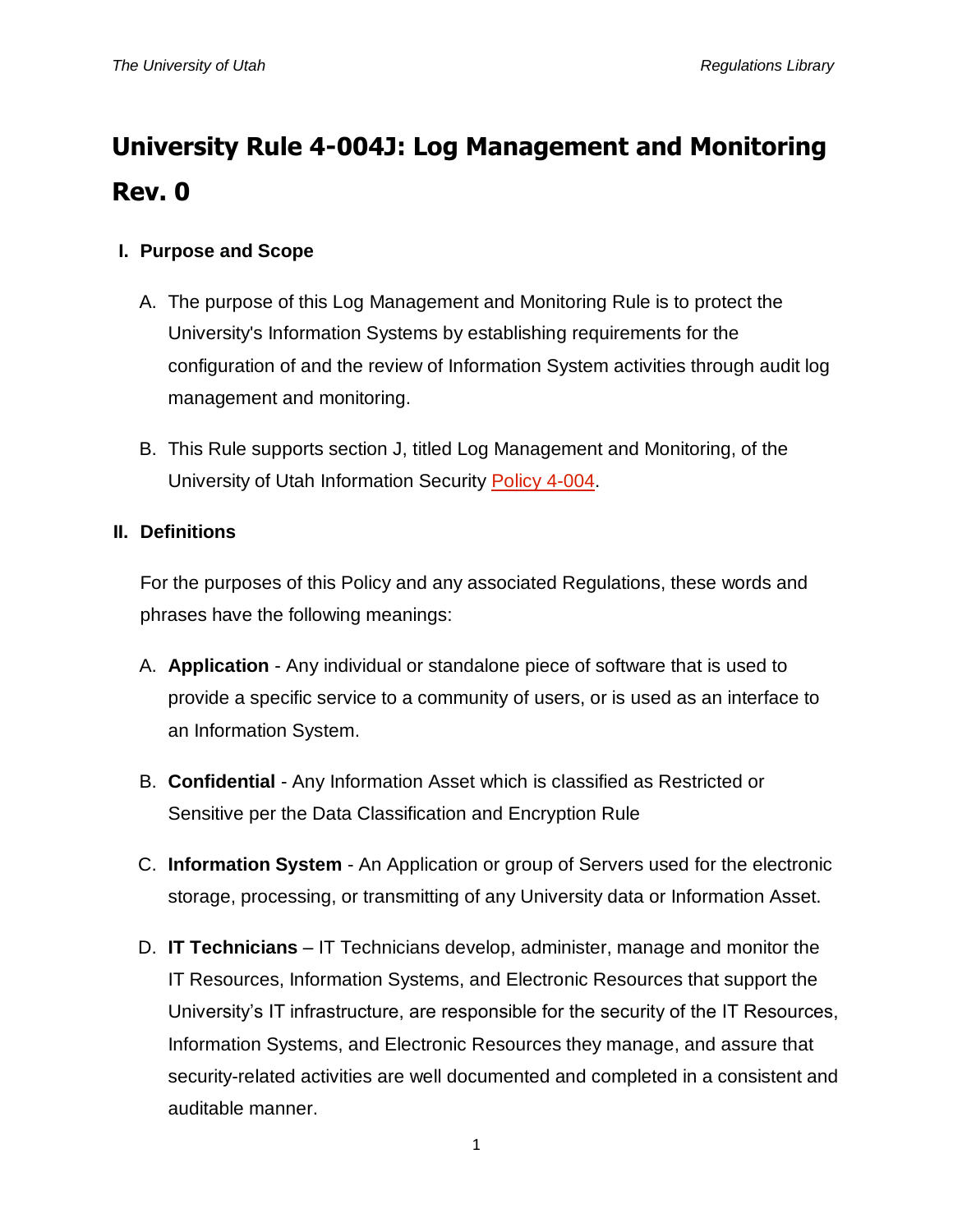E. **Server** – Hardware and software, and/or Workstation used to provide information and/or services to multiple Users.

#### **III. Rule**

A. Audit Logging

In order to detect unauthorized activity and assist in future investigations for Information Systems that create, store, process or maintain Confidential data, the following controls must be implemented for Information System audit logs:

- 1. Audit logs should record user activities, password events, and information security events, commensurate with the assessed level of risk.
- 2. Audit logs must capture the following information:
	- a. User ID
	- b. User login and logoff dates and times
	- c. Successful and unsuccessful login attempts
	- d. Successful and unsuccessful file permission changes and/or access attempts and type of access, to include:
		- i. Read
		- ii. Write
		- iii. Modify or Update
		- iv. Delete
	- e. System configuration changes
	- f. System utility use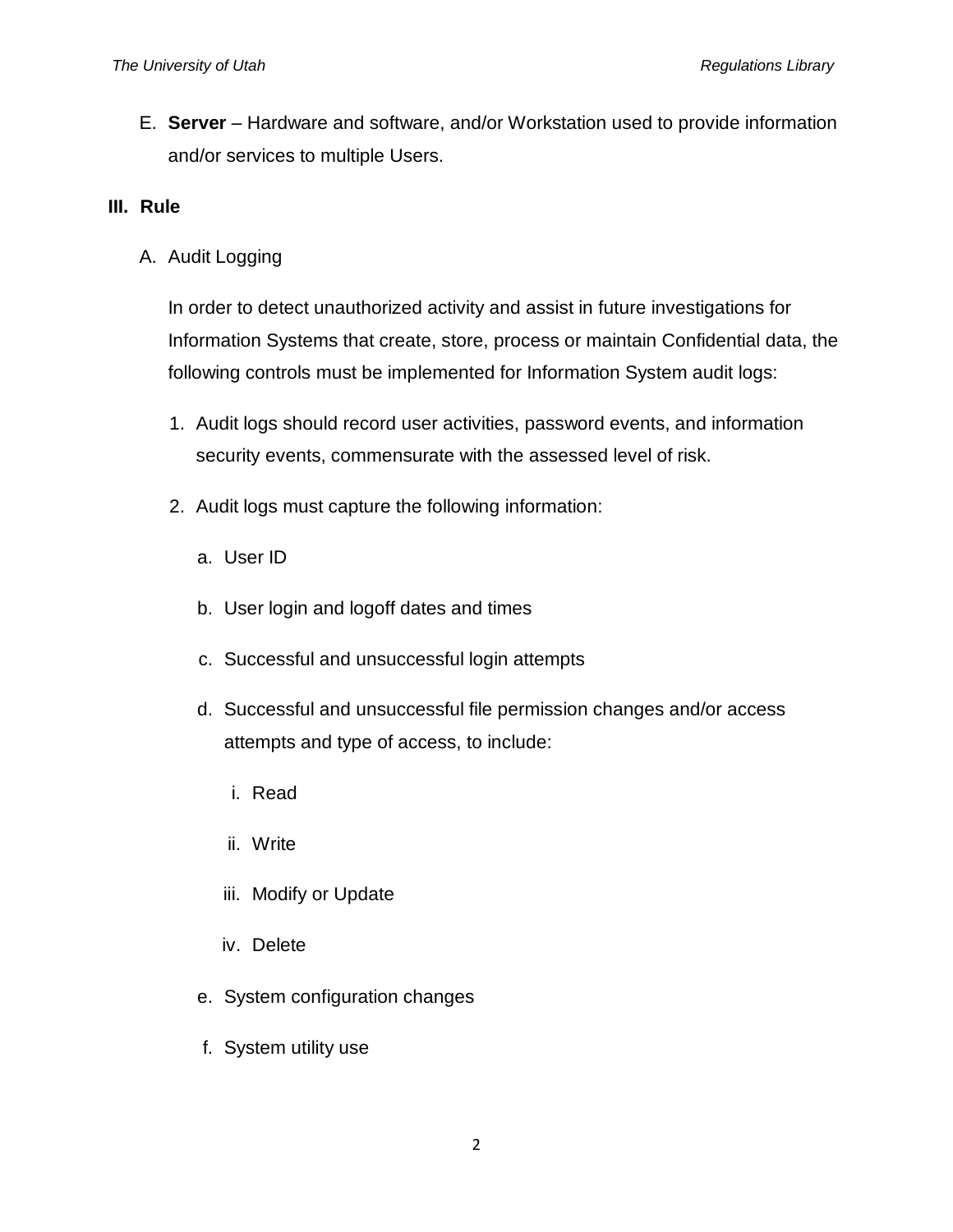- g. Activation and de-activation of security mechanisms such as audit logging, anti-malware, and/or management agents
- B. Review of Audit Logs
	- 1. Audit logs for Information Systems that create, store, process or maintain Confidential data shall be reviewed periodically in accordance with published Procedures, and at a minimum on a quarterly basis.
- C. Protection of Log Information

In order to maintain the confidentiality and integrity of audit logs for Information Systems that create, store, process or maintain Confidential data from unauthorized access and tampering, the following controls must be implemented:

- 1. Control read/write access to the log files to a limited group of authorized personnel
- 2. Monitor read/write access of the log files by authorized personnel
- D. Administrator and Operator Logs

In order to monitor the activity of IT Technicians and other system administrators on Information Systems that create, store, process or maintain Confidential data, the following controls must be implemented:

- 1. Administrator logs must include the following:
	- a. Date and time of administration event
	- b. Administrator login id used
	- c. Event transaction details
	- d. Service and/or process activation or de-activation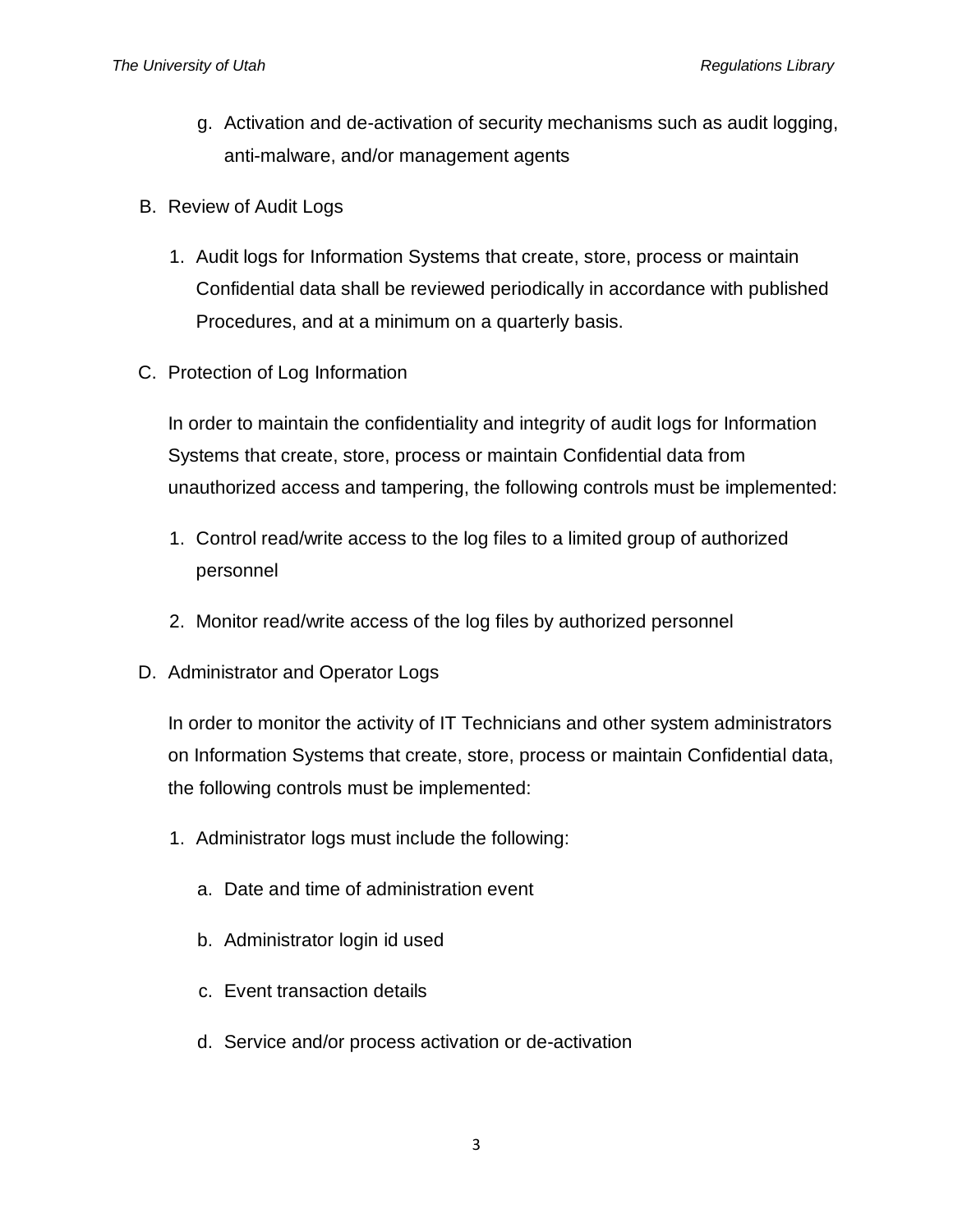- 2. Administrator logs will be reviewed periodically in accordance with published Procedures.
- E. Hardware Fault Logging

In order to take appropriate action on Information System and Server hardware faults, the following controls must be implemented:

- 1. Fault logging must be enabled
- 2. Enable automatic alerting for critical System fault logs
- 3. Fault logs will be reviewed regularly and correlated with fault resolutions
- F. Clock Synchronization

In order to ensure the accuracy of audit logs, the following controls must be implemented:

1. The clocks of all University Information Systems and Servers capable of creating logs must be synchronized to an authoritative Coordinated Universal Time source.

[Note: Parts IV-VII of this Rule (and all other University Regulations) are Regulations Resource Information--the contents of which are not approved by the Academic Senate or Board of Trustees, and are to be updated from time to time as determined appropriate by the cognizant Policy Officer and the Institutional Policy Committee, as per [Policy 1-001](http://regulations.utah.edu/general/1-001.php) and [Rule 1-001.](http://regulations.utah.edu/general/rules/R1-001.php)]

#### **IV. Rules, Procedures, Guidelines, Forms and other Related Resources**

A. Rules

TBD

B. Procedures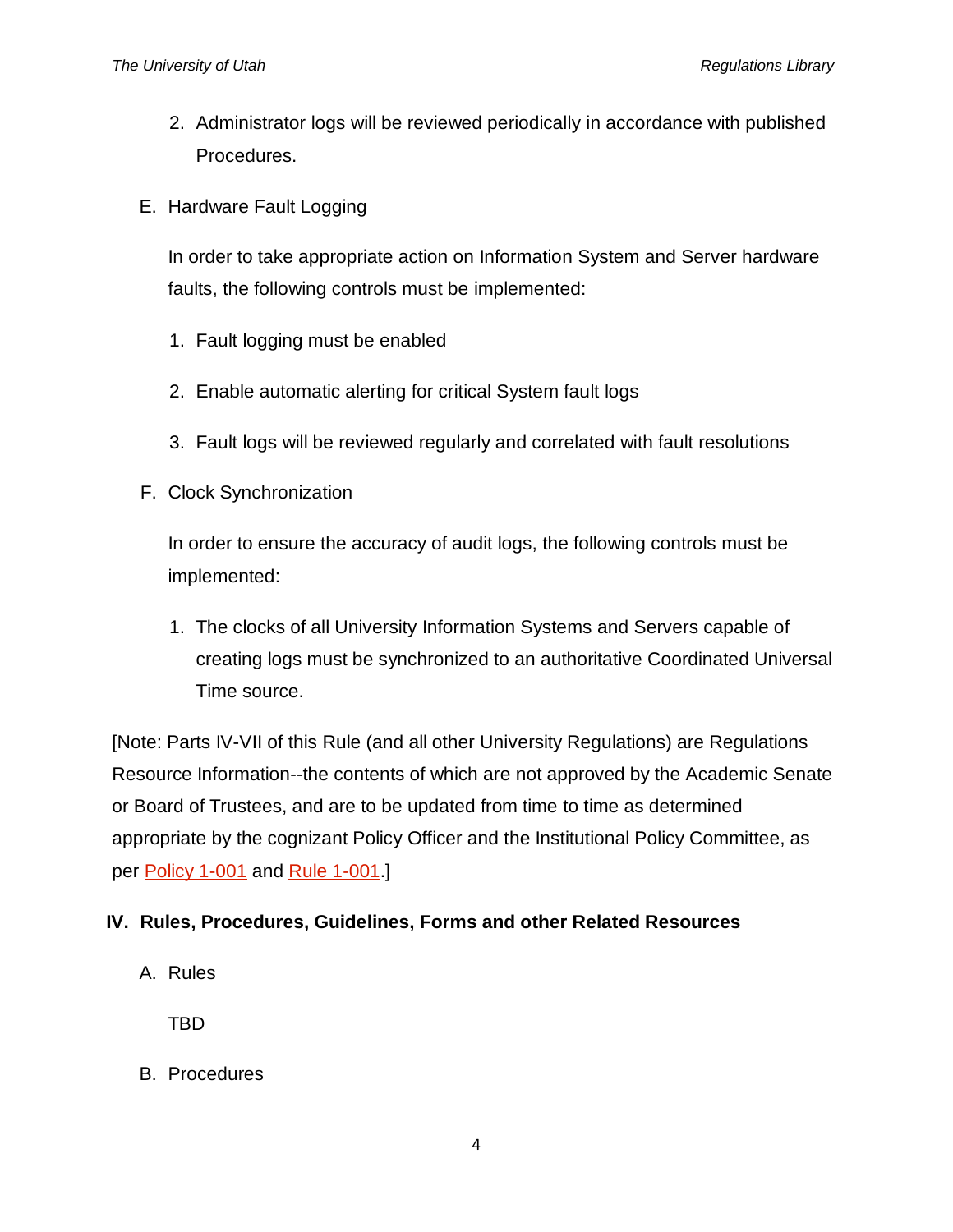#### [Policy 4-004 Procedures](https://uofu.box.com/v/Procedures)

C. Guidelines

TBD

- D. Forms
- E. Other related resources material

#### **V. References**

- A. [45 C.F.R. 164:](http://www.gpo.gov/fdsys/pkg/CFR-2011-title45-vol1/pdf/CFR-2011-title45-vol1-part164.pdf) Health Insurance Portability and Accountability Act (HIPAA): Security and Privacy
- B. [Family Educational Rights and Privacy Act of 1974](http://www2.ed.gov/policy/gen/guid/fpco/ferpa/index.html) ("FERPA", 20 U.S.C. § 1232g)
- C. [Federal Information Security Management Act of 2002](http://www.dhs.gov/federal-information-security-management-act-fisma) ("FISMA", 44 U.S.C. § 3541)
- D. ISO 27002:2013, Information Technology Security Techniques Code of Practice for Information Security Controls
- E. [NIST 800 Series,](http://csrc.nist.gov/publications/PubsSPs.html) Federal Information Security Standards
- F. [Policy 3-070:](http://regulations.utah.edu/administration/3-070.php) Payment Card Acceptance
- G. [Policy 4-001:](http://regulations.utah.edu/it/4-001.php) University Institutional Data Management
- H. [Policy 4-003:](http://regulations.utah.edu/it/4-003.php) World Wide Web Resources Policy
- I. [Policy 5-111:](http://regulations.utah.edu/human-resources/5-111.php) Disciplinary Actions and Dismissal of Staff Employees
- J. [Policy 6-400:](http://regulations.utah.edu/academics/6-400.php) Code of Student Rights and Responsibilities
- K. [Policy 6-316:](http://regulations.utah.edu/academics/6-316.php) Code of Faculty Rights and Responsibilities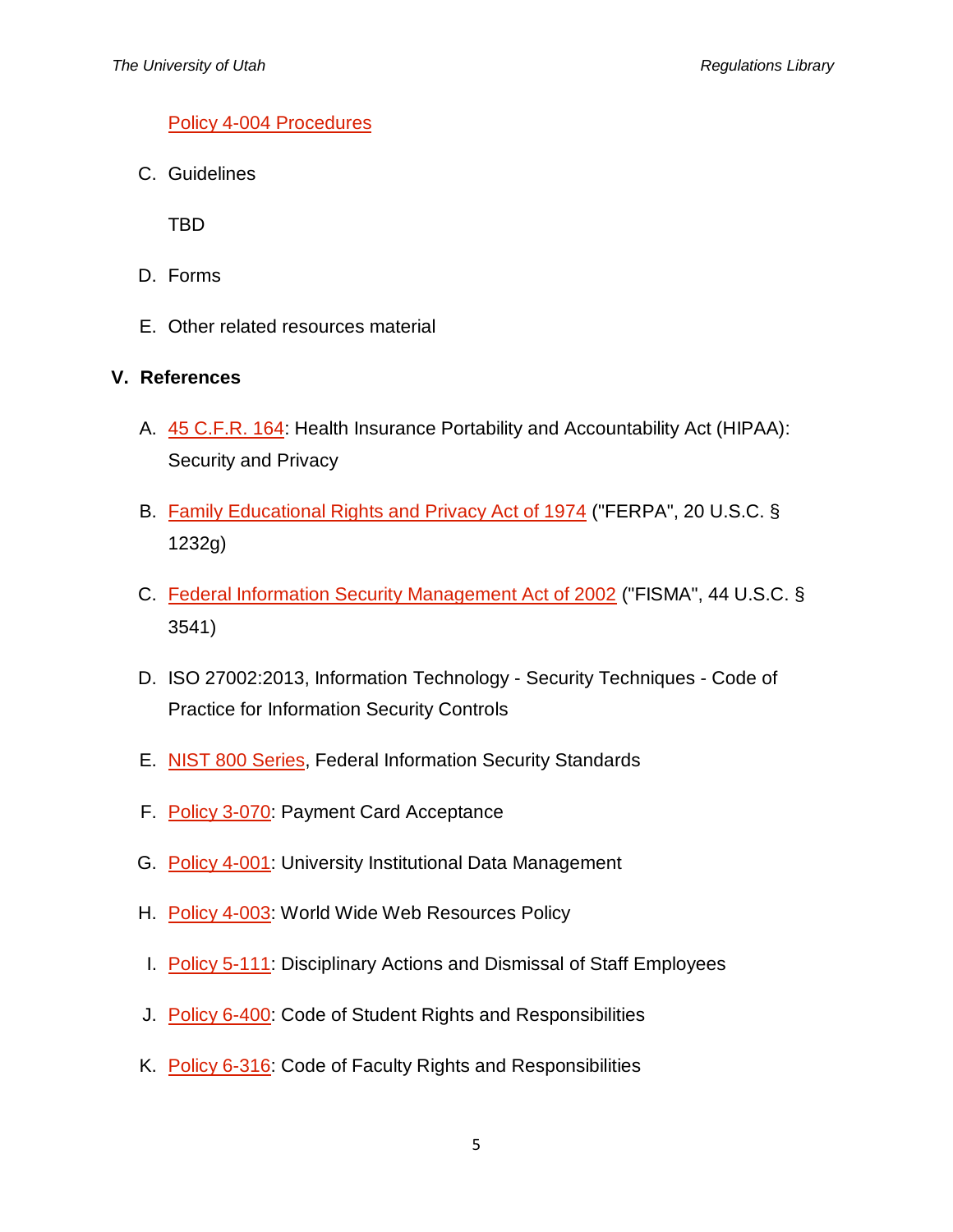- L. [Pub. 111-5, Division A, Title XIII, Subtitle D:](http://www.hhs.gov/ocr/privacy/hipaa/understanding/coveredentities/hitechact.pdf) Health Information Technology for Economic and Clinical Health Act (HITECH Act)
- M. [Omnibus HIPAA Rule:](http://www.gpo.gov/fdsys/pkg/FR-2013-01-25/pdf/2013-01073.pdf) 45 CFR Parts 160 and 164 Modifications to the HIPAA Privacy, Security, Enforcement, and Breach Notification Rules Under the HITECH Act and the Genetic Information Nondiscrimination Act; Other Modifications to the HIPAA Rules; Final Rule

### **VI. Contacts**

- A. The designated contact Officials for this Policy are:
	- 1. Policy Owner (primary contact person for questions and advice): Chief Information Security Officer, 801-213-3397
	- 2. Policy Officer; Chief Information Officer, 801-581-3100

These officials are designated by the University President or delegee, with assistance of the Institutional Policy Committee, to have the following roles and authority, as provided in University Rule 1-001:

A 'Policy Officer' will be assigned by the President for each University Policy, and will typically be someone at the executive level of the University (i.e., the President and his/her Cabinet Officers). The assigned Policy Officer is authorized to allow exceptions to the Policy in appropriate cases...."

"The Policy Officer will identify an 'Owner' for each Policy. The Policy Owner is an expert on the Policy topic who may respond to questions about, and provide interpretation of the Policy; and will typically be someone reporting to an executive level position (as defined above), but may be any other person to whom the President or a Vice President has delegated such authority for a specified area of University operations. The Owner has primary responsibility for maintaining the relevant portions of the Regulations Library.... [and] bears the responsibility for determining -requirements of particular Policies...." University Rule 1-001-III-B & E